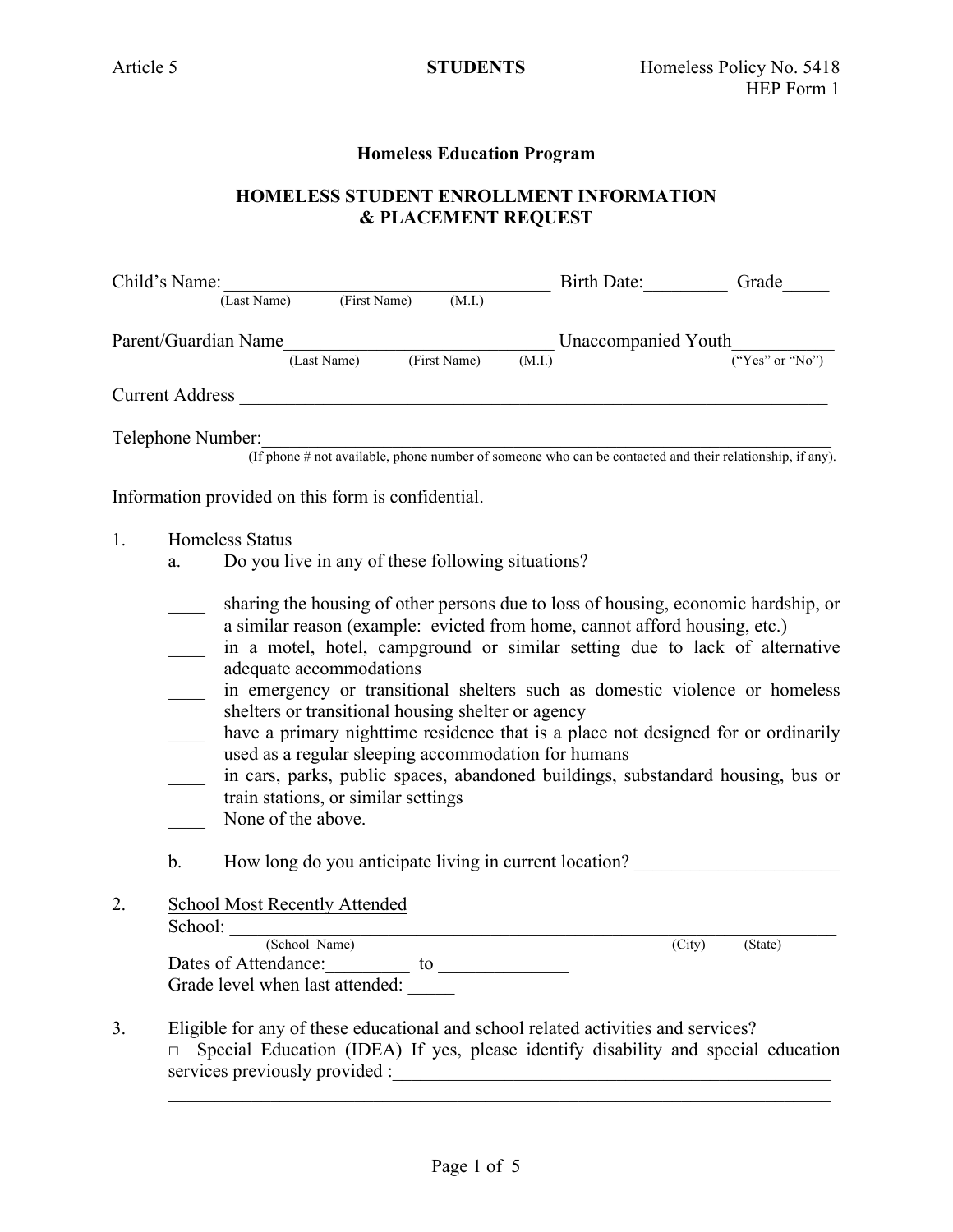- □ English Language Learners (ELL) □ Gifted □ Vocational Education
- $\Box$  Other

# 4. Possible Barriers to Education

- $\Box$  No Birth Certificate  $\Box$  No immunizations or other medical records
- □ No School Records □ Transportation □ School Selection
- $\Box$  Other issues/barriers

## 5. Requested Services and Activities to be Provided by Homeless Student Program

- $\Box$  Obtaining or transferring records necessary for enrollment
- $\Box$  Emergency assistance related to school attendance
- $\square$  Expedited evaluations
- □ Transportation □ Clothing to meet a school requirement □ School supplies
- $\Box$  Early childhood program  $\Box$  Tutoring or other instructional support
- □ Before/after-school, mentoring, summer programs
- $\Box$  Referrals for medical, dental, or other health services
- □ Referral to other programs/services
- $\Box$  Assistance with participation in school programs
- $\Box$  Parent education related to rights/resources
- $\Box$  Coordination between schools and agencies
- □ Counseling □ Addressing needs related to domestic violence
- □ Staff professional development/awareness
- $\Box$  Other

# 6. Placement

- a. School placement requested by parent/guardian or unaccompanied youth:
- $\mathcal{L}_\mathcal{L} = \mathcal{L}_\mathcal{L} = \mathcal{L}_\mathcal{L} = \mathcal{L}_\mathcal{L} = \mathcal{L}_\mathcal{L} = \mathcal{L}_\mathcal{L} = \mathcal{L}_\mathcal{L} = \mathcal{L}_\mathcal{L} = \mathcal{L}_\mathcal{L} = \mathcal{L}_\mathcal{L} = \mathcal{L}_\mathcal{L} = \mathcal{L}_\mathcal{L} = \mathcal{L}_\mathcal{L} = \mathcal{L}_\mathcal{L} = \mathcal{L}_\mathcal{L} = \mathcal{L}_\mathcal{L} = \mathcal{L}_\mathcal{L}$ b. Reason(s) for Request:
- $\mathcal{L}_\mathcal{L} = \mathcal{L}_\mathcal{L} = \mathcal{L}_\mathcal{L} = \mathcal{L}_\mathcal{L} = \mathcal{L}_\mathcal{L} = \mathcal{L}_\mathcal{L} = \mathcal{L}_\mathcal{L} = \mathcal{L}_\mathcal{L} = \mathcal{L}_\mathcal{L} = \mathcal{L}_\mathcal{L} = \mathcal{L}_\mathcal{L} = \mathcal{L}_\mathcal{L} = \mathcal{L}_\mathcal{L} = \mathcal{L}_\mathcal{L} = \mathcal{L}_\mathcal{L} = \mathcal{L}_\mathcal{L} = \mathcal{L}_\mathcal{L}$ c. Name of "School of Origin"
	- (School of Origin means the school that the child attended when permanently housed or the school in which the child was last enrolled).
	- Enrollment Date\_\_\_\_\_\_\_\_\_\_\_\_\_\_\_\_
	- Has student been withdrawn?
	- If so, what was the withdraw date?
- d. Distance from:
	- i. Residence to the school of origin (miles):
	- ii. Residence to the school requested (if not school of origin):

 $\mathcal{L}_\text{max}$  , and the contribution of the contribution of the contribution of the contribution of the contribution of the contribution of the contribution of the contribution of the contribution of the contribution of t Parent or Guardian or Unaccompanied Youth's signature Date

Children living in homeless situations have certain rights under the McKinney-Vento Homeless Assistance Act. Please contact the Homeless Coordinator with any questions.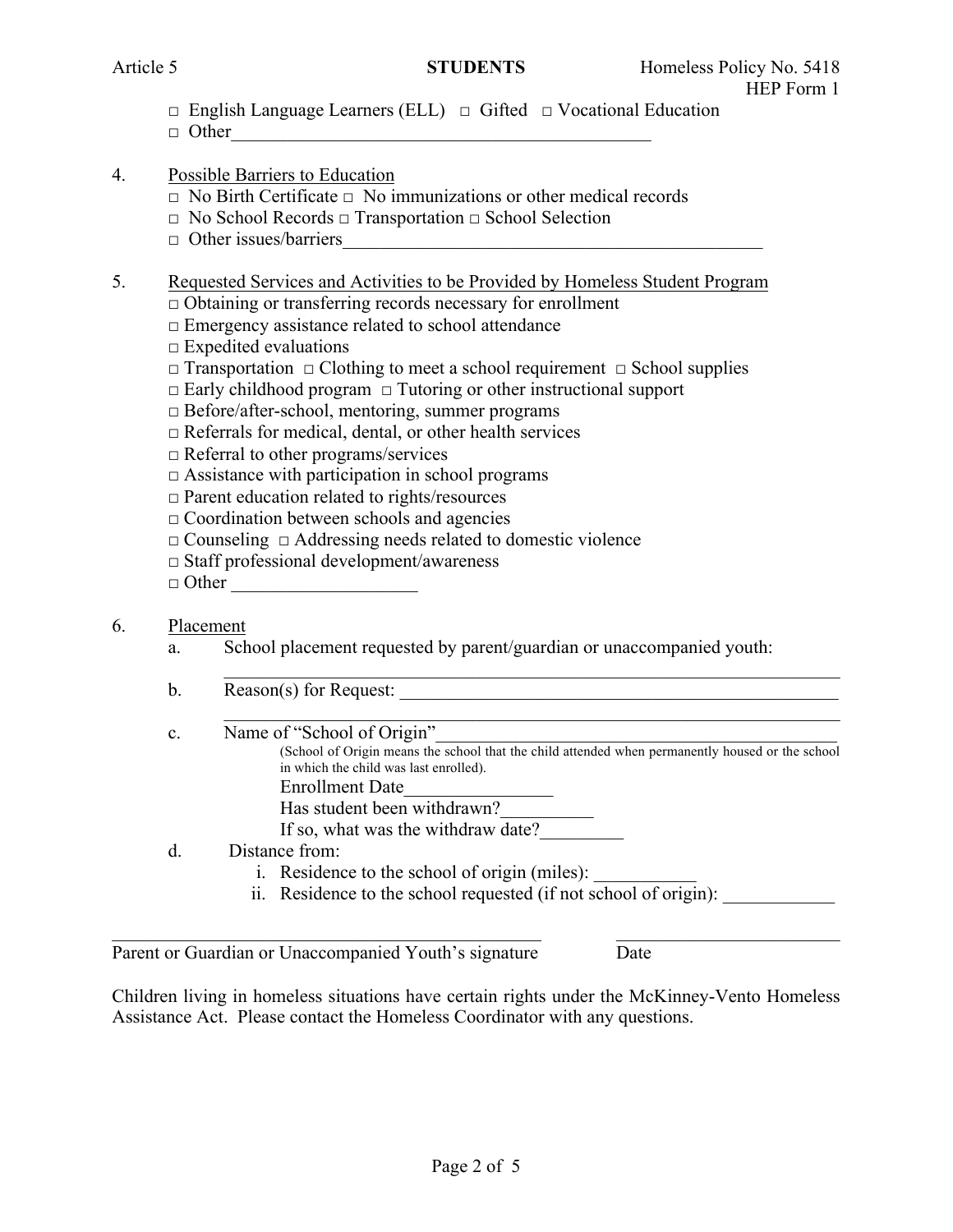## **WRITTEN NOTIFICATION OF ENROLLMENT/PLACEMENT DECISION FOR HOMELESS STUDENT**

Child's Name:

In compliance with the McKinney-Vento Homeless Assistance Act, the following written notification is provided to: Parent/Guardian \_\_\_\_\_\_\_\_\_\_\_\_\_\_\_\_\_\_\_\_\_\_\_\_\_\_\_\_\_Unaccompanied Youth\_\_\_\_\_\_\_\_\_\_\_\_\_\_\_\_ ( Name) (Name)

After reviewing your request to enroll the child, the determinations are as follows:

#### **Homeless student program eligibility**:

| Child does not qualify under the homeless student program. |
|------------------------------------------------------------|
|------------------------------------------------------------|

\_\_\_\_\_\_\_\_\_ Child qualifies under the homeless student program. This determination was based upon: \_\_\_\_\_\_\_\_\_\_\_\_\_\_\_\_\_\_\_\_\_\_\_\_\_\_\_\_\_\_\_\_\_\_\_\_\_\_\_\_\_\_\_\_\_\_\_\_\_\_\_\_

 $\mathcal{L}_\text{max} = \frac{1}{2} \sum_{i=1}^{n} \frac{1}{2} \sum_{i=1}^{n} \frac{1}{2} \sum_{i=1}^{n} \frac{1}{2} \sum_{i=1}^{n} \frac{1}{2} \sum_{i=1}^{n} \frac{1}{2} \sum_{i=1}^{n} \frac{1}{2} \sum_{i=1}^{n} \frac{1}{2} \sum_{i=1}^{n} \frac{1}{2} \sum_{i=1}^{n} \frac{1}{2} \sum_{i=1}^{n} \frac{1}{2} \sum_{i=1}^{n} \frac{1}{2} \sum_{i=1}^{n} \frac{1$ 

**Placement** (if enrolled under the homeless student program) was made based on best interest of **Placement** (if emoned and  $\alpha$  is  $\alpha$  is  $\alpha$  is  $\alpha$  is  $\alpha$  is  $\alpha$  is  $\alpha$  is  $\alpha$  is  $\alpha$  is  $\alpha$  is  $\alpha$  is  $\alpha$  is  $\alpha$  is  $\alpha$  is  $\alpha$  is  $\alpha$  is  $\alpha$  is  $\alpha$  is  $\alpha$  is  $\alpha$  is  $\alpha$  is  $\alpha$  is  $\alpha$  is  $\alpha$  is  $\$ 

| Explanation for this determination (if not school of origin or the choice of parent/guardian or |  |  |
|-------------------------------------------------------------------------------------------------|--|--|
| unaccompanied youth, give detail):                                                              |  |  |

 $\mathcal{L}_\mathcal{L} = \{ \mathcal{L}_\mathcal{L} = \{ \mathcal{L}_\mathcal{L} = \{ \mathcal{L}_\mathcal{L} = \{ \mathcal{L}_\mathcal{L} = \{ \mathcal{L}_\mathcal{L} = \{ \mathcal{L}_\mathcal{L} = \{ \mathcal{L}_\mathcal{L} = \{ \mathcal{L}_\mathcal{L} = \{ \mathcal{L}_\mathcal{L} = \{ \mathcal{L}_\mathcal{L} = \{ \mathcal{L}_\mathcal{L} = \{ \mathcal{L}_\mathcal{L} = \{ \mathcal{L}_\mathcal{L} = \{ \mathcal{L}_\mathcal{$  $\mathcal{L}_\mathcal{L} = \{ \mathcal{L}_\mathcal{L} = \{ \mathcal{L}_\mathcal{L} = \{ \mathcal{L}_\mathcal{L} = \{ \mathcal{L}_\mathcal{L} = \{ \mathcal{L}_\mathcal{L} = \{ \mathcal{L}_\mathcal{L} = \{ \mathcal{L}_\mathcal{L} = \{ \mathcal{L}_\mathcal{L} = \{ \mathcal{L}_\mathcal{L} = \{ \mathcal{L}_\mathcal{L} = \{ \mathcal{L}_\mathcal{L} = \{ \mathcal{L}_\mathcal{L} = \{ \mathcal{L}_\mathcal{L} = \{ \mathcal{L}_\mathcal{$ 

If you are not satisfied with the determinations, you have the right to use the dispute resolution process. Contact the Homeless Coordinator and complete a Dispute Resolution Form.

Notices:

- The student has the right to be immediately admitted in the school in which enrollment is sought pending resolution of the dispute.
- You may contact the Nebraska Commissioner of Education Nebraska Department of Education matt.blomstedt@nebraska.gov Telephone: (402) 471-5020
- You may seek the assistance of advocates or attorneys.

Administrator Date

 $\mathcal{L}_\text{max}$  , and the contribution of the contribution of the contribution of the contribution of the contribution of the contribution of the contribution of the contribution of the contribution of the contribution of t

Written Notification Form was given to parent/guardian or unaccompanied youth on \_\_\_\_\_\_\_\_\_\_\_\_\_\_\_\_\_ (Date).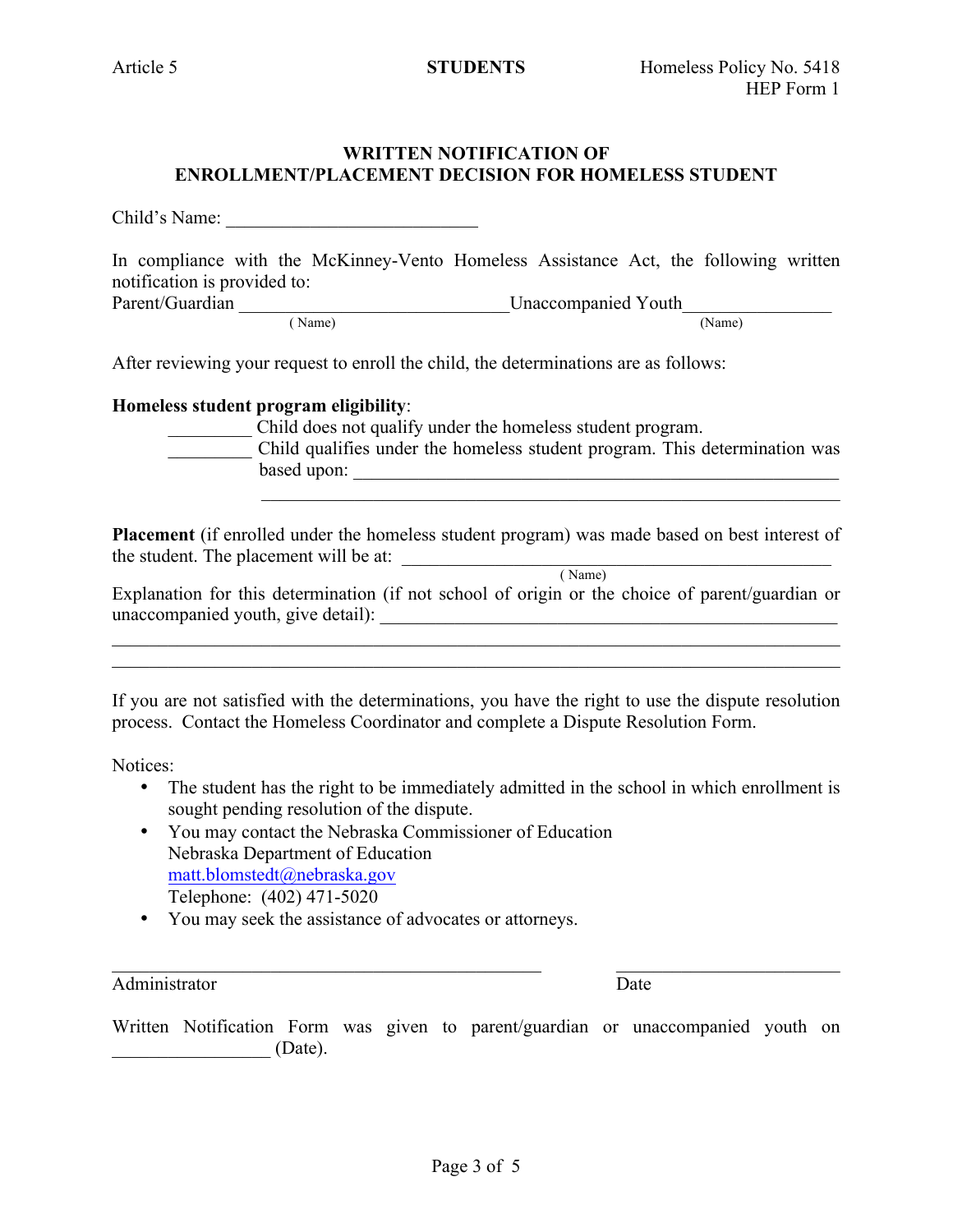#### **Homeless Education Program**

#### **DISPUTE RESOLUTION FORM**

This form should be completed when a dispute arises over school enrollment/placement.

| Child's Name:<br><u> 1989 - Johann John Stein, mars an deus Amerikaansk kommunister (</u>                                                                                        |                       |
|----------------------------------------------------------------------------------------------------------------------------------------------------------------------------------|-----------------------|
|                                                                                                                                                                                  |                       |
| Person completing form: (Name)                                                                                                                                                   | (Relation to Student) |
| I may be contacted at (address/phone/e-mail): __________________________________                                                                                                 |                       |
|                                                                                                                                                                                  |                       |
| The decision I am disputing was wrong because (give detailed information in support of your<br>position and use an attachment if necessary): ___________________________________ |                       |
| Persons who have information to support my position (include contact information):                                                                                               |                       |
| I request that the following action be taken on this dispute:                                                                                                                    |                       |
| Parent or Guardian or Unaccompanied Youth's signature                                                                                                                            | Date                  |
|                                                                                                                                                                                  |                       |
| Date received by Homeless Coordinator                                                                                                                                            |                       |
| ---------------------------------Determination of Homeless Coordinator------------------------------                                                                             |                       |
| In compliance with the McKinney-Vento Homeless Assistance Act, the following written                                                                                             |                       |
| notification is provided to:                                                                                                                                                     |                       |
| Parent/Guardian _________________________________Unaccompanied Youth<br>(Name)                                                                                                   | (Name)                |
| After reviewing the information relevant to your dispute my determination is as follows:                                                                                         |                       |
|                                                                                                                                                                                  |                       |
|                                                                                                                                                                                  |                       |

Notice of Right to Appeal: If you are not satisfied with the determination on this dispute, you have the right to appeal as provided for in the Nebraska Department of Education Rule 19. The appeal is to be filed with the Commissioner of Education within 30 calendar days of receipt of this decision. For information about an appeal you may contact: